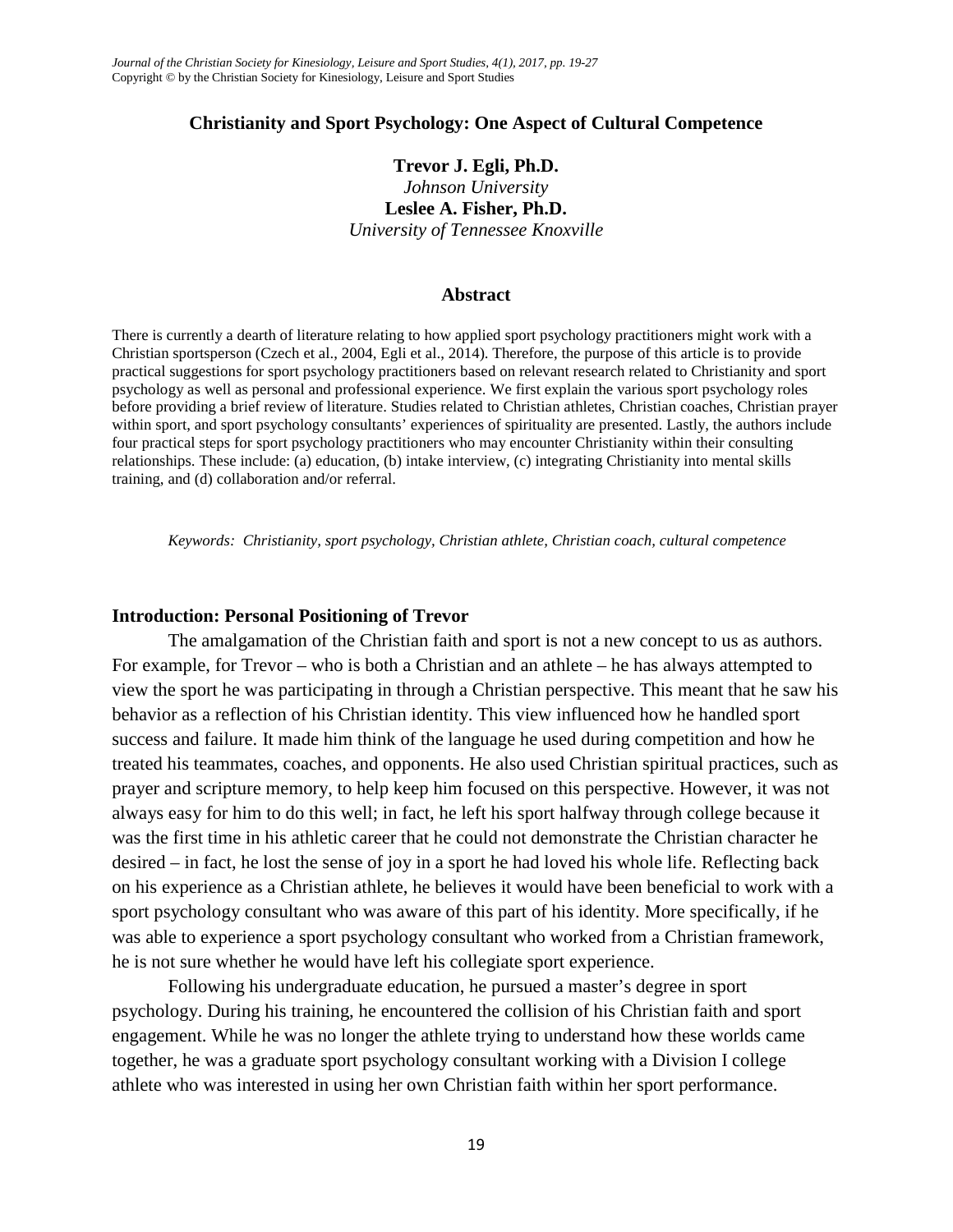Because of her identity as a Christian and her interest in including that in their work together, Trevor would use Bible verses occasionally or reference her favorite athlete, Tim Tebow, a professed Christian athlete and top collegiate football player at the time. Over time, he felt their work together did not seem as productive as it once was; he asked her if there was anything she wished they could improve on and what she liked about their time together. Her response was simple: she appreciated and enjoyed when Trevor included Bible verses in their sessions. Following this conversation, he included a Bible verse each time they met and discussed how her faith affected her as an athlete. She confided that she believed this Christian practice had a positive impact on their consulting relationship and made their time more effective. Reflecting back on his time working with her, Trevor wishes that he would have been able to utilize research on the topic of working with this particular group, as he often wondered how he might have changed his approach. In addition, his sessions with this particular athlete were videorecorded and used for peer supervision. Although the athlete found integrating her Christian faith with sport psychology consultation was helpful, Trevor's sport psychology student peers were not as accepting. After watching a session, he was quickly bombarded with a plethora of questions related to the relevancy of faith and whether or not what he did as a consultant was appropriate. However, after reflecting on the video, a peer of Trevor's approached him later that evening and told him that he believed what Trevor was doing was an effective strategy for that athlete. He also mentioned that he was unsure what he would have done with that same athlete since he was not very comfortable with the Christian faith.

In this paper, we first briefly describe the roles and titles of sport psychology professionals. Then, we provide an overview of current research pertaining to Christianity and sport psychology. We close with suggestions regarding how sport psychology consultants might approach working with Christian sportspersons moving forward. We believe that this information could be relevant to sport psychology professionals who may be working with Christian athletes in the future.

## **Understanding Sport Psychology Roles[i](#page-8-0)**

There are two types of sport psychology consultants. Those primarily trained in kinesiology – with additional coursework in psychology/counseling - seek to "educate athletes and exercisers about psychological skills and their development" (Weinberg & Gould, 2015, p. 6). Ultimately, this entails working with sportspersons on performance-related issues such as regulating emotions, proper focus and concentration, confidence levels as well as other mental and physical challenges within the sporting context. Those primarily trained in clinical/counseling psychology – with additional coursework in sport science and a psychology license - can treat mental and emotional disorders. Other terms for SPCs include *educational sport psychology specialists* (Weinberg & Gould 2015), *mental coaches, performance enhancement consultants,* or *mental performance consultant* (AASP, 2017a).

A sport psychologist differs from a SPC as s/he is "trained in clinical or counseling psychology to provide individual or group therapy relative to a broad range of behavioral and emotional issues" (AASP, 2017a). Therefore, a sport psychologist is competent to treat mental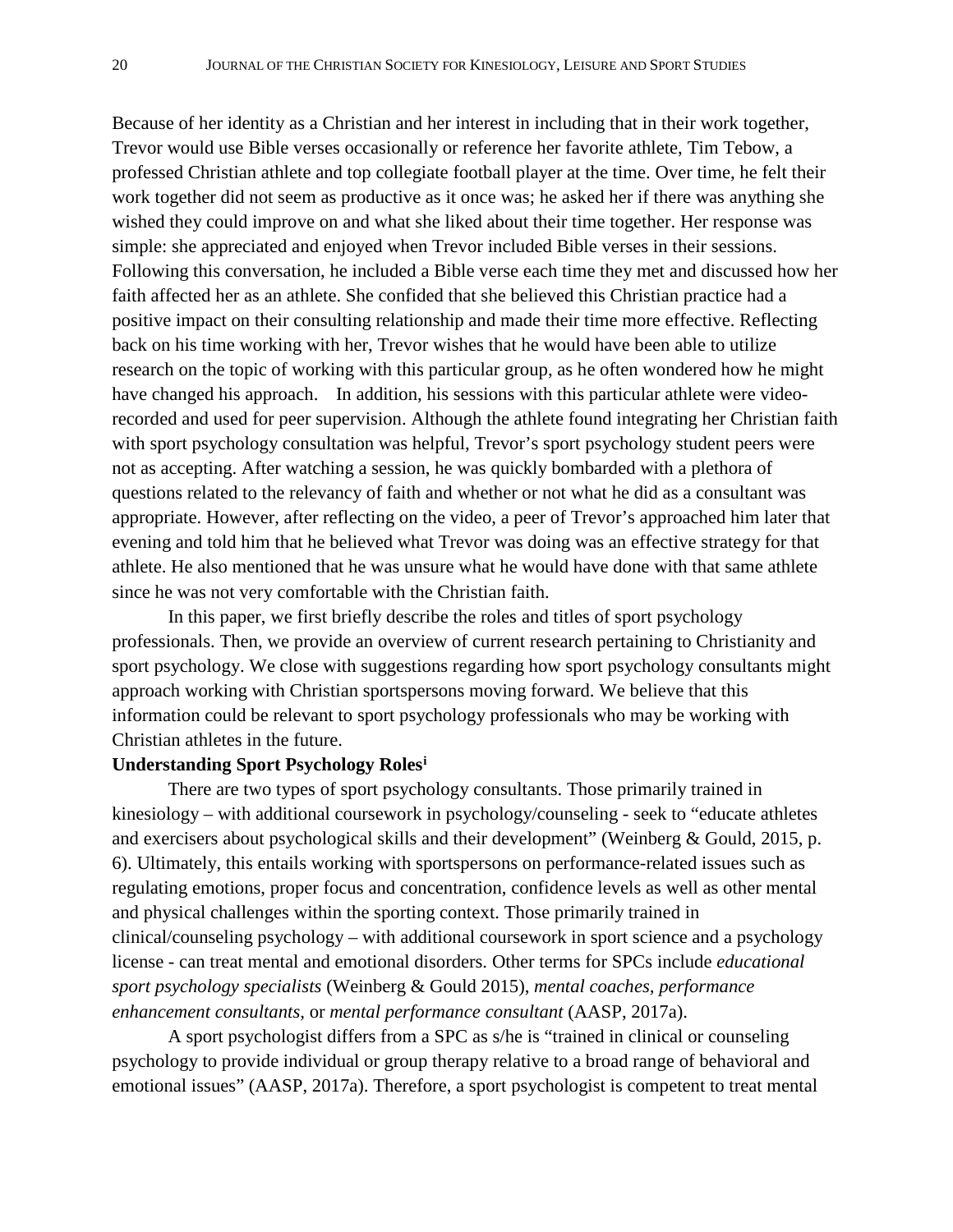and emotional disorders but also has training and experience in sport science. In order to use the title of *psychologist or clinical sport psychologist, s/*he must be licensed through a state board in the United States (Weinberg & Gould, 2015).

## **Christianity and Sport Psychology**

The Association for Applied Sport Psychology (AASP) has recently put a greater emphasis on the importance of cultural competence and diversity training, as it is now required for anyone seeking to become a certified sport psychology consultant (CC-AASP)(AASP, 2017b). Culture can include race, ethnicity, language, knowledge, religion, and among other evolving aspects (Blodgett, Yungblut, Schinke, & Hanrahan, 2009); however, for the purpose of this article, we focus on one particular culture, the Christian religion. Stevenson (1991) was one of the first researchers to study the experiences of elite Christian-athletes in sport. He interviewed 31 athletes who were involved in the Christian organization Athletes in Action (AIA) about their identities as both a "Christian" as well as an "athlete." Based on their perceived behaviors and understandings of their Christian faith within sport, the athletes were placed into one of three role-identity types. The first type was the segregated group, which was for athletes who separated their identity as a "Christian" and as an "athlete." The second type, and largest group of participants within the study, was the selective type. These athletes included their Christian identity within sport, but also accepted the norms of sport, which oftentimes took priority over their Christian values. For example, they would be accepting of violence within their sport if it would benefit their performance and/or team. The last type was the committed type, which was represented by those athletes whose Christian faith was their dominant roleidentity in all settings, including sport. Those athletes within this group still found it difficult to not be impacted by the dominant culture of sport, which led to some leaving sport altogether. These findings demonstrate that Christian athletes utilize a variety of role-identity methods. Stevenson (1991) attributed this to the maturity of an athlete's Christian faith based on his/her level of integration within sport; in other words, Stevenson posited that less spiritually mature athletes would separate and/or limit the integration of their faith within the sporting context, while more spiritually mature athletes would be able to integrate their faith into their sport experience.

In a second study by Stevenson (1997), he asked 31 Christian-athletes involved in AIA about their struggles within elite sport and how they coped with these struggles. He found five common difficulties among the participants: (a) the value of winning; (b) the value of social status; (c) relationships with teammates and coaches; (d) relationships with opponents; and (e) expectations of those outside of sport. The results showed that these struggles led to one of two consequences, which included experiencing a "crisis" in living up to the expectations of sport and/or to cause the athlete to find meaning in their sport involvement. Athletes in the study who described themselves as non-Christians or "fallen-away" Christians also described returning to Christianity to help them cope during the time of their struggles. As a result they reported either having a greater commitment to sport, acting in a more "Christian" manner, or leaving elite sport altogether as a result.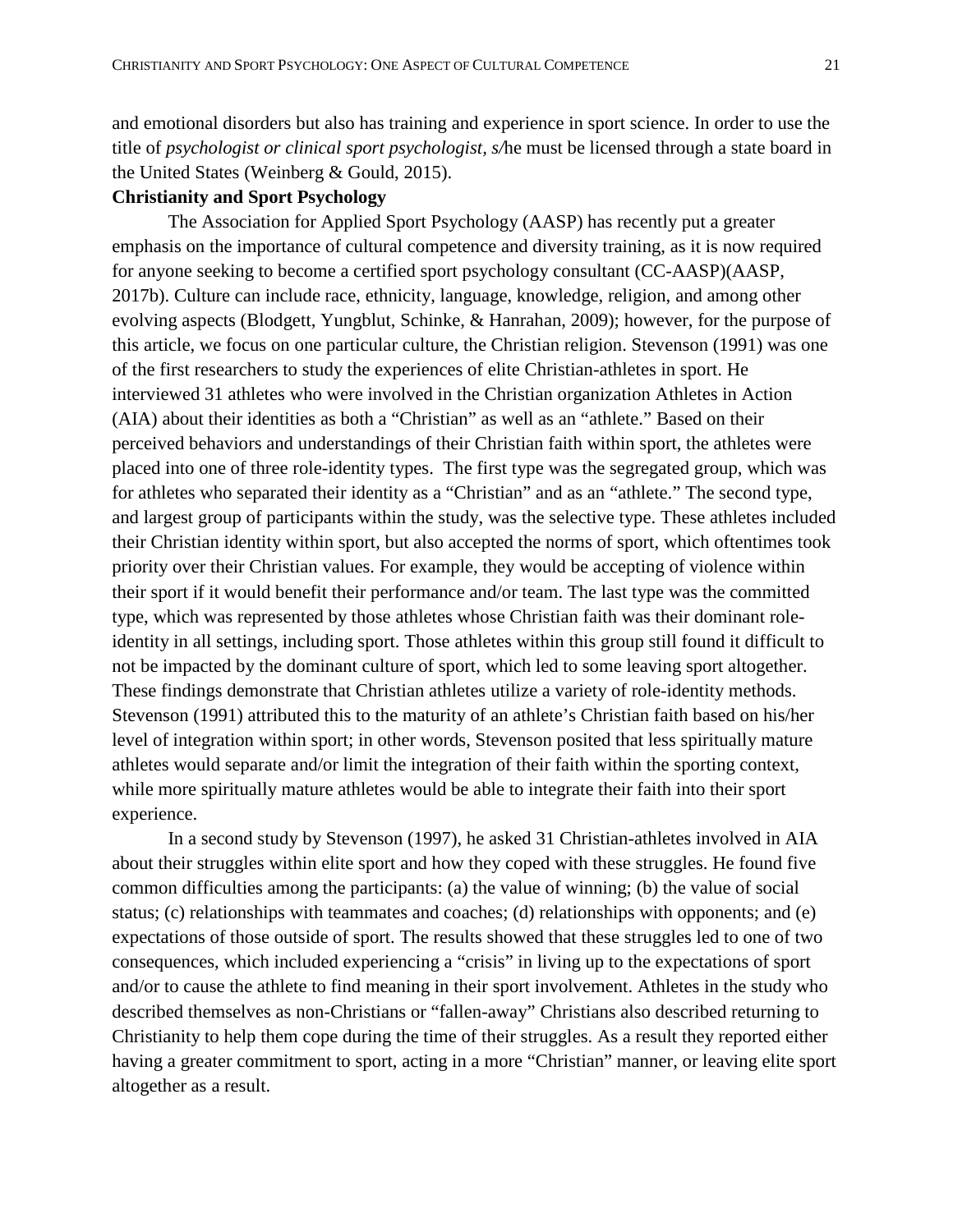Christian coaches are another group of sportspersons who should be considered. Bennett, Sagas, Flemming, and Von Roenn (2005) explored the lived experience of one Division I male Christian coach. They found there were three primary dilemmas this particular Christian coach faced within the culture of elite sport: (a) winning; (b) importance of social status; and (c) behavior in and out of the sport setting. His methods of coping with these struggles included disconnecting from his coaching identity, maintaining a "take it or leave it" mentality, and relying on God by giving God control of his life, including his role as a baseball coach. Among the various forms of coping for Christian sportspersons, prayer has been one of the most common methods utilized and researched (Watson & Czech, 2005).

The act of prayer is a common religious practice found within the Christian faith. So, it is not surprising that prayer is used by Christian athletes (Czech, Wrisberg, Fisher, Thompson, & Hayes, 2004; Mosley, Frierson, Cheng, & Aoyagi, 2015; Park, 2000; Vernacchia, McGuire, Reardon, & Templin, 2000) and coaches (Egli, Czech, Shaver, Todd, Gentner, & Biber, 2014a). For example, a foundational study on Christian athletes and prayer was conducted by Czech et al. (2004) who interviewed nine Division I Christian athletes about their experiences of prayer within sport. Four themes emerged: (a) performance-related prayers; (b) prayer routines; (c) thankfulness; and (d) acceptance of God's will. Building on the work of Czech et al. (2004), Egli et al. (2014a) asked a similar question to six Division I head Christian coaches about their experience of prayer within their sporting context. The following themes materialized from the data: (a) relying on God's guidance, (b) understanding their roles within coaching, (c) various prayer types, and (d) desiring to have a subtle influence on players. However, there is still a dearth of literature relating to how sport psychology professionals understand and utilize Christian religious practices, especially prayer, with those sportspersons such as athletes and coaches who ascribe to Christianity.

Recently, Egli, Fisher, and Gentner (2014b) examined nine SPCs' experiences of engaging spirituality within a sport psychology consultation. Although the focus of the study was on the broader term of spirituality, when asked to provide an example of a specific instance, the most prolific case study given entailed working with a Christian athlete. The SPCs in this study also noted they had very little, if any, training on how to work with sportspersons who ascribed to a particular spirituality and/or religion. The authors posited that since the SPCs primarily lived and worked in Western cultures where Christianity is the dominant religious narrative (Blodgett et al., 2009), therefore, there were a plethora of Christian examples given. The authors recognized that while this finding was specific to their participants only, Christianity appeared to be an important cultural aspect sport psychology professionals should consider in their work.

Mosley, Frierson, Cheng, and Aoyagi (2015) provided unique insight into how sport psychology professionals might consult with Christian-athletes. They interviewed five elite Christian-athletes about their integration of faith within their sporting context as well as their experiences and thoughts of working with a sport psychology professional. The Christian athletes all utilized their faith through various Christian practices within the context of sport such as prayer and reading the Bible. When asked about their interest in working with a sport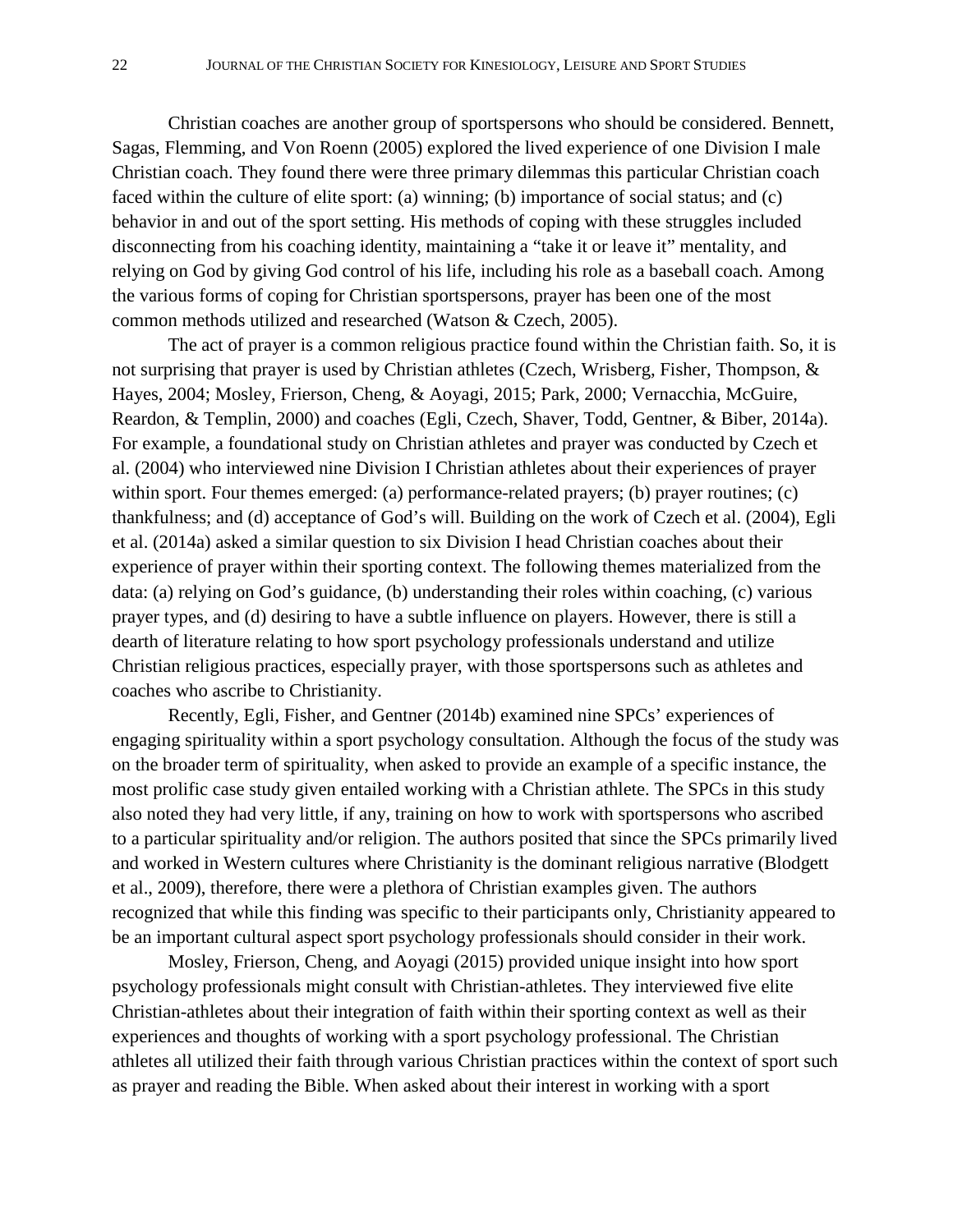psychology professional who would integrate faith into their work together, all but one participant had a very positive response.

Therefore, it appears that Christian athletes, Christian coaches, and sport psychology consultants have varying experiences and dilemmas regarding their faith while experiencing sport participation. Christianity is a lens through which these sportspersons have used to frame their experience and even provide them with a routine. Yet, despite this knowledge, the field of sport psychology as failed to provide much guidance to sport psychology professionals who might encounter a Christian sportsperson.

## **Practical Next Steps for Sport Psychology Professionals**

As previously stated, the field of sport psychology is still lacking in research related to Christianity and applied sport psychology practices (Egli et al., 2014a, Watson & Nesti, 2005). When certified sport psychology consultants were asked about spirituality - including Christianity - they expressed that this was a "taboo" topic within sport psychology and that they rarely received formal training on how to engage this particular aspect of culture (Egli et al., 2014b). In addition, there appears to be a stigma attached to the topic of spirituality in sport psychology which we believe may be one of the primary reasons the field of sport psychology has yet to fully wrestle with spirituality as a cultural aspect of athletes' sport experience. In hopes of lessening this "taboo," we provide several practical steps for sport psychology professionals who encounter Christianity within a sport psychology consulting relationship.

*Step 1: Education.* If one hopes to continue the process of becoming more culturally competent regarding Christianity, we agree with Gill and Kampoff (2010) who suggest that sport psychology professionals in general should become more culturally aware, develop cultural knowledge, and then develop the appropriate multicultural counseling skills and strategies to work within a specific cultural context. Again, for the purpose of this article, we focus on an understanding the Christian culture, which is just one aspect of spiritual competence. Sport psychology professionals should be encouraged to educate themselves in the following ways: (a) seek out helpful theoretical frameworks that may be used when engaging athletes who profess Christianity, (b) practice reflexivity, and (c) continue and/or begin to include Christianity into sport psychology training programs.

Although we are certain that there are multiple frameworks that could be effective in working with Christian sportspersons, two potential frameworks that sport psychology practitioners could consider include humanistic as well as faith development perspectives. Humanistic practitioners seek to see individuals as unique from one another and to understand from within their specific contexts (Hill, 2001; Patton, 2002). One specific humanistic approach that has been successfully used to address Christianity is existential phenomenology (see Czech et al., 2004; Nesti, 2004, for example). A humanistic athlete-centered approach was also found to be used by SPCs who encountered spirituality, including Christianity, within a sport psychology consulting relationship (Egli et al., 2014b).

The second framework that has yet to receive any real attention in sport psychology is faith development theory (FDT) (Fowler, 1981). Although faith is often associated with religion,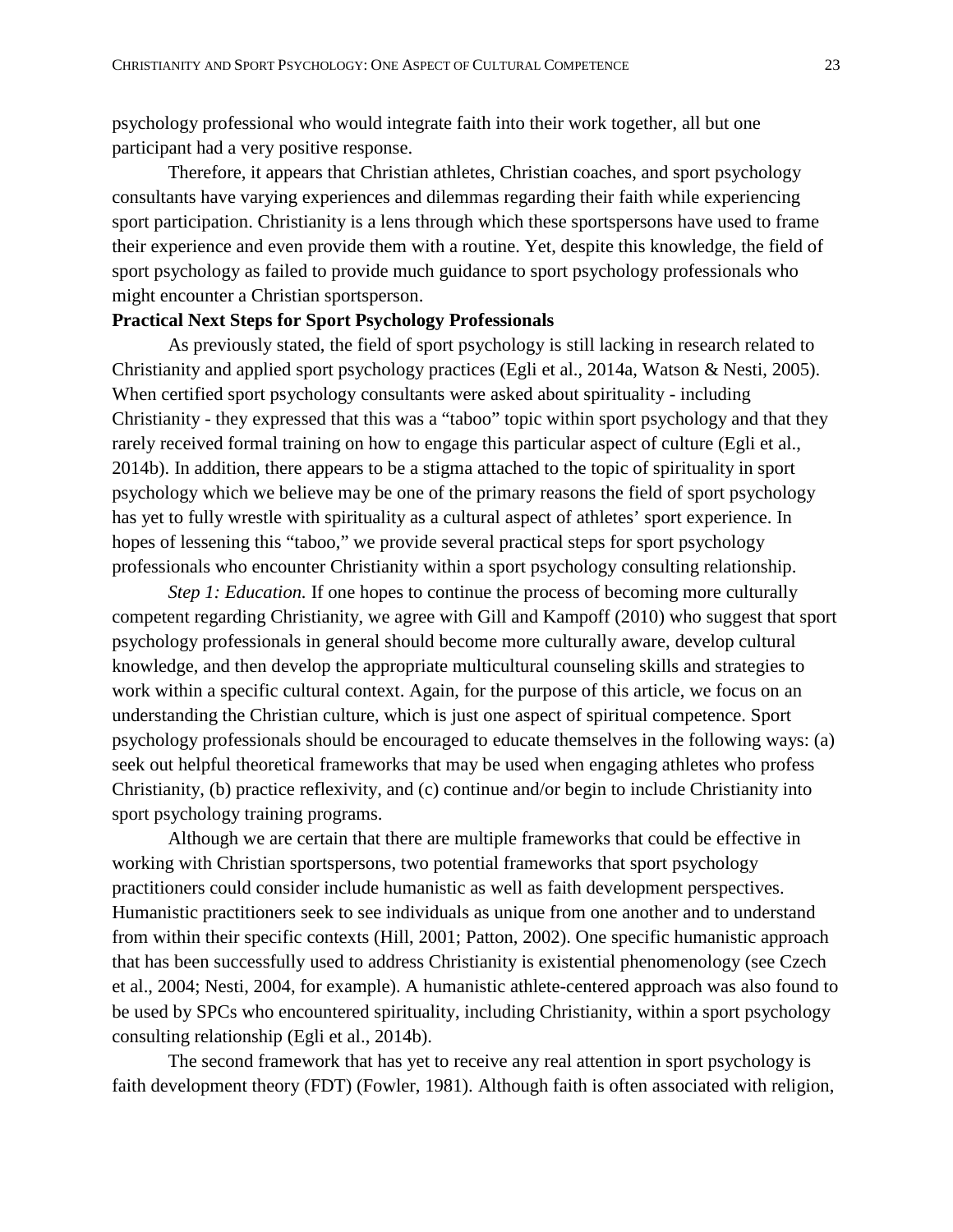Fowler (1981) sees faith as a universal phenomenon that may or may not include religion. Fowler (1981) understands FDT as a theory of praxis and that it can be used to address issues of meaning. Research has demonstrated that issues of meaning can be a dilemma for Christian athletes and coaches (Bennet et al., 2005; Stevenson, 1997); therefore, FDT may be an appropriate framework to use with sport constituents. Parker (2011) says the following about FDT:

It provides a generic, nonsectarian map for diagnosing and assessing the nature and role of a person's faith apart from its specific contents. This permits a counselor to work with a client's faith structures without having to endorse or challenge specific religious beliefs. (p. 112)

Those sport psychology professionals who feel comfortable could help identify the level of faith stage athletes are experiencing by either formally administering the faith development interview developed by Fowler (1981) or by listening to the faith experiences of Christian athletes and/or Christian coaches and then comparing those descriptions with Fowler's (1981) model (Parker, 2011). However, this approach would entail having an in-depth understanding of Fowler's (1981) stages of faith model which is beyond the scope of this article. For a greater understanding of this model, readers are directed to Fowler's (1981) book entitled *Stages of Change* as one resource.

Another educational step we believe to be beneficial for sport psychology practitioners is to practice reflexivity. This method encourages individuals to reflect on their own personal beliefs and biases on a particular topic (McGannon & Johnson, 2009). Therefore, one can reflect on the role of Christianity in one's own life. Questions could include: "How do I understand Christianity?" "How has my education and training prepared me to consult with athletes and coaches who incorporate Christianity into their sport?" and, "How to I engage others who hold different value systems from me?" These are only some of the many questions individuals could ask, in a reflective practice that should be done continually.

Lastly, we believe that sport psychology educators could engage students in conversations related to spirituality within graduate training programs and professional meetings. Engaging sport psychology students and professionals in conversations related to Christianity and sport may begin to lessen the "taboo" regarding this belief system in particular and the culture of spirituality and religion in general (Egli et al., 2014b). This, in turn, may help students have a more complete understanding of the ethical considerations involved in sport psychology consulting (Sarkar, Hill, & Parker, 2014). Developing culturally-relevant skills during training is essential.

*Step 2: Intake interview.* For any practitioner interested in offering a more holistic approach, we recommend including questions related to an athlete or coaches' faith, spirituality, and/or religion during an intake interview (Egli et al., 2014b). This allows an opportunity for an athlete or coach to include it in the conversation. However, while Christianity may be valued by the athlete or coach, this does not automatically mean that s/he would like it to be an aspect of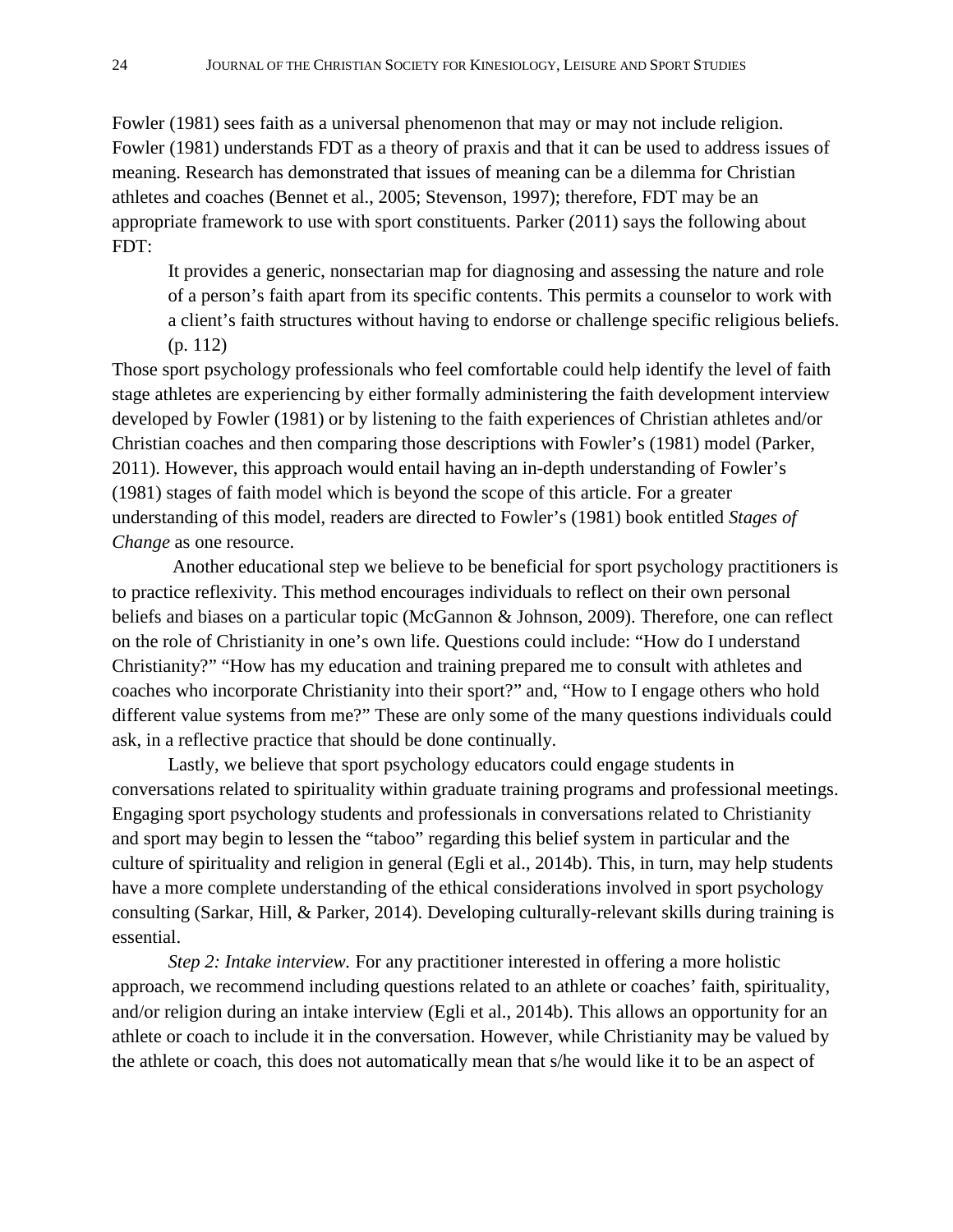the consulting relationship; this is a question to also ask interviewees. Further, we agree with Sarkar (2014) that imposing one's beliefs onto an athlete or coach is unethical behavior.

*Step 3: Integrate Christianity into mental skills training.* Mosley et al. (2015) found that Christian athletes often organically integrate their faith within their sport experience and have expressed an interest in having sport psychology professionals integrate Christianity within mental skills training. One way consultants may do this is by using the actual language of the individual athletes or coaches they work with. This is one practice already utilized by SPCs (e.g., using clients' own words); having a shared language can be a meaningful method of communication and rapport-building (Balague, 1999; Egli et al., 2014b; Ryba, 2009).

Sport psychology professionals should also recognize the context and situation in which they are working which may influence whether or not spirituality can even be expressed. For example, one should be aware of the geographic location and cultural practices where one practices. As mentioned earlier, Trevor completed his sport psychology training in the southeastern region of the United States where he encountered many Christian athletes and Christian sport contexts. Research has also demonstrated that athletes will often bring up spirituality and/or Christianity when faced with adversity (Egli et al., 2014b; Mosely et al., 2015; Stevenson, 1997).

*Step 4: Collaboration and/or referral.* Lastly, we believe that while sport psychology professionals should be aware of their competency levels related to Christianity, they could also consider consulting with other helping professionals with expertise engaging with Christianity such as sport chaplains (Egli et al., 2014b; Egli & Fisher, 2016; Gamble, Hill, & Parker, 2013; Hemmings, 2015). Sport psychology professionals should be encouraged to network with sport chaplains in their geographic area and become aware of their credentials and competencies (see Waller, Dzikus, & Hardin, 2008, for more information on sport chaplains); Sadly, Gamble et al. (2013) found that these professional relationships are lacking. For a more in-depth discussion on how sport psychology professionals and sport chaplains might work together, see Egli and Fisher (2016).

#### **Conclusion**

The primary purpose of this article was to highlight research related to Christianity and sport psychology and to provide practical suggestions to sport psychology professionals based on this research. Although we believe this to be a helpful step toward becoming more culturally competent, there is still a need for more research and training (Egli et al., 2014a; Watson & Nesti, 2005). The integration of spirituality and sport – including Christianity - is a complex phenomenon that is different for each individual (Bennet et al., 2005; Egli et al., 2014a; Mosley et al., 2015; Stevenson, 1991, 1997). Therefore, we hope that this article serves as an initial springboard for continuing conversation within the field of sport psychology.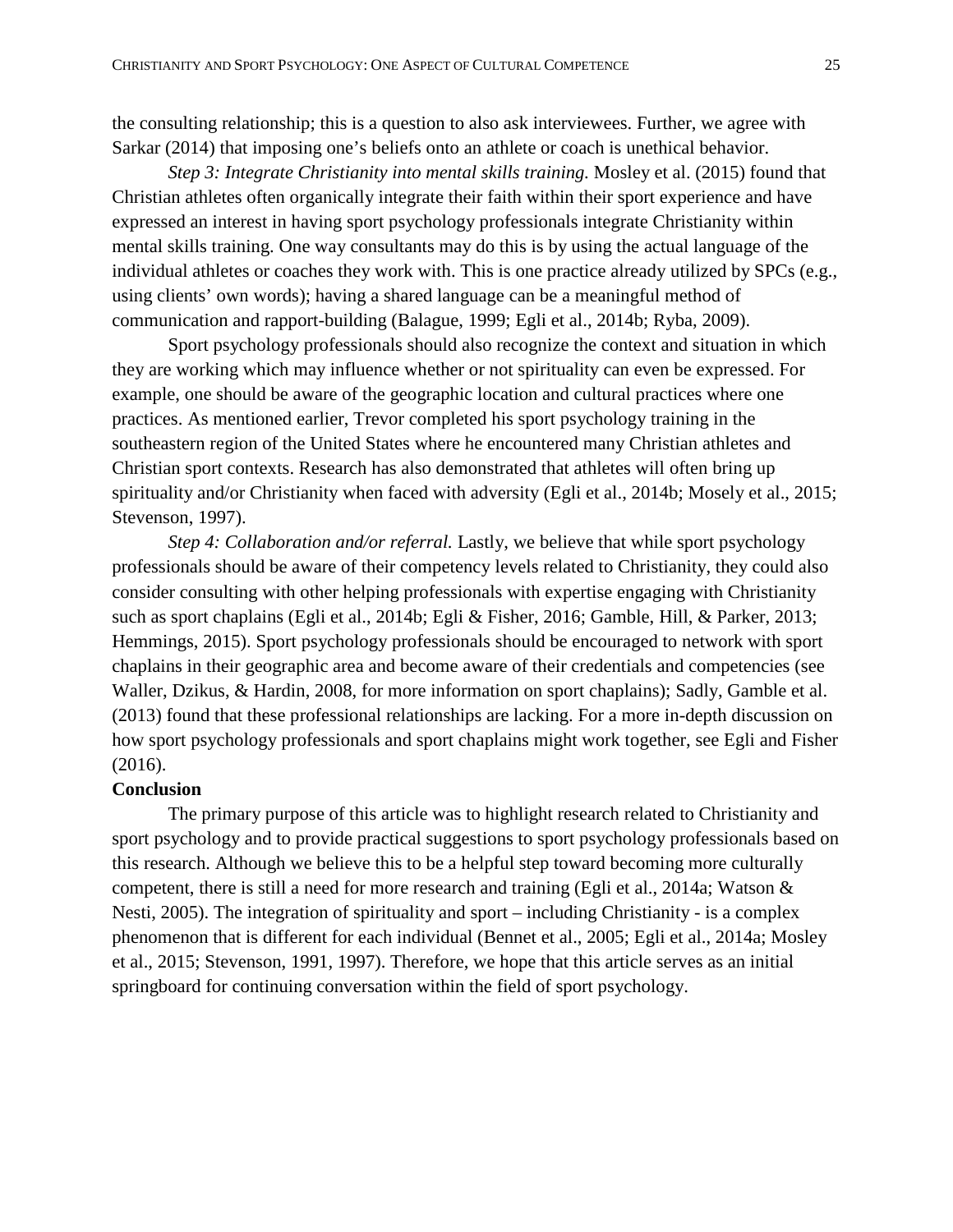## **References**

- Association for Applied Sport Psychology (2017a). About AASP. *About applied sport & exercise psychology*. Retrieved August 1, 2017 from http://www.appliedsportpsych.org/about/about-applied-sport-and-exercise-psychology/
- Association for Applied Sport Psychology (2017b). Certified consultants. *Certification program updates*. Retrieved August 1, 2017 from http://www.appliedsportpsych.org/certifiedconsultants/certification-program-updates/
- Balague, G. (1999). Understanding identity, value, and meaning when working with elite athletes. *The Sport Psychologist, 13*, 89-98.
- Bennet, G., Sagas, M., Fleming, D., & Von Roenn, S. (2005). On being a living contradiction: The struggle of an elite intercollegiate Christian coach. *Journal of Beliefs and Values, 26* (3), 289-300.
- Blodgett, A.T., Yungblut, H.E., Schinke, R.J., & Hanrahan, S.J. (2009). Introduction to cultural sport psychology revisited. In R. Schinke (Ed.). *Contemporary sport psychology: Sports and athletics preparation performance and psychology series* (pp. 89-104). New York, NY: Nova Science Publishers, Inc.
- Czech, D. R., Wrisberg, C. A., Fisher, L. A., Thompson, C. L., & Hayes, G. (2004). The experience of Christian prayer in sport – An existential phenomenological investigation. *Journal of Psychology and Christianity, 2,* 1-19.
- Egli, T. J**.**, Czech, D. R., Shaver, G., Todd, S. Y., Gentner, N., & Biber, D. D. (2014a). The experience of Christian prayer in coaching: A qualitative investigation. *Journal of Psychology and Christianity, 33*, 45-57.
- Egli, T. J., & Fisher, L. A. (2016). Moving toward a faithful relationship: Sport psychology consultants speak about the potential of engaging with spirituality in consultation. In A. Parker, N. J. Watson, & J. B. White (Eds.), *Sport chaplaincy: Trends, issues and debates* (pp. 170-181)*.* London: Ashgate Publishing
- Egli, T. J., & Fisher, L. A., & Gentner, N. (2014b). AASP-certified consultants' experiences of spirituality within sport psychology consultation. *The Sport Psychologist*, *4*, 394-405.
- Fowler, J. W. (1981). *Stages of faith: The psychology of human development and the quest for meaning.* San Francisco, CA: Harper & Row Publishers.
- Gamble, R., Hill, D. M., & Parker, A. (2013). Revs and psychos: Role, impact and interaction of sport chaplains and sport *psychologists* within English Premiership soccer. *The Sport Psychologist, 25*, 249-264.
- Gill, D. L. & Kampoff, C. S. (2009). Cultural diversity in applied sport psychology. In R. J. Schinke, & S. J. Hanrahan (Eds.), *Cultural sport psychology* (pp. 45-56). Champaign, IL: Human Kinetics.
- Hemmings, B. (2015). It's good to talk: A week in the life of an applied sport psychologist. *Sport & Exercise Psychology Review, 11*, 82-88.
- Hill, K. (2001). *Frameworks for sport psychologists: Enhancing sport performance.* Champaign, IL: Human Kinetics.